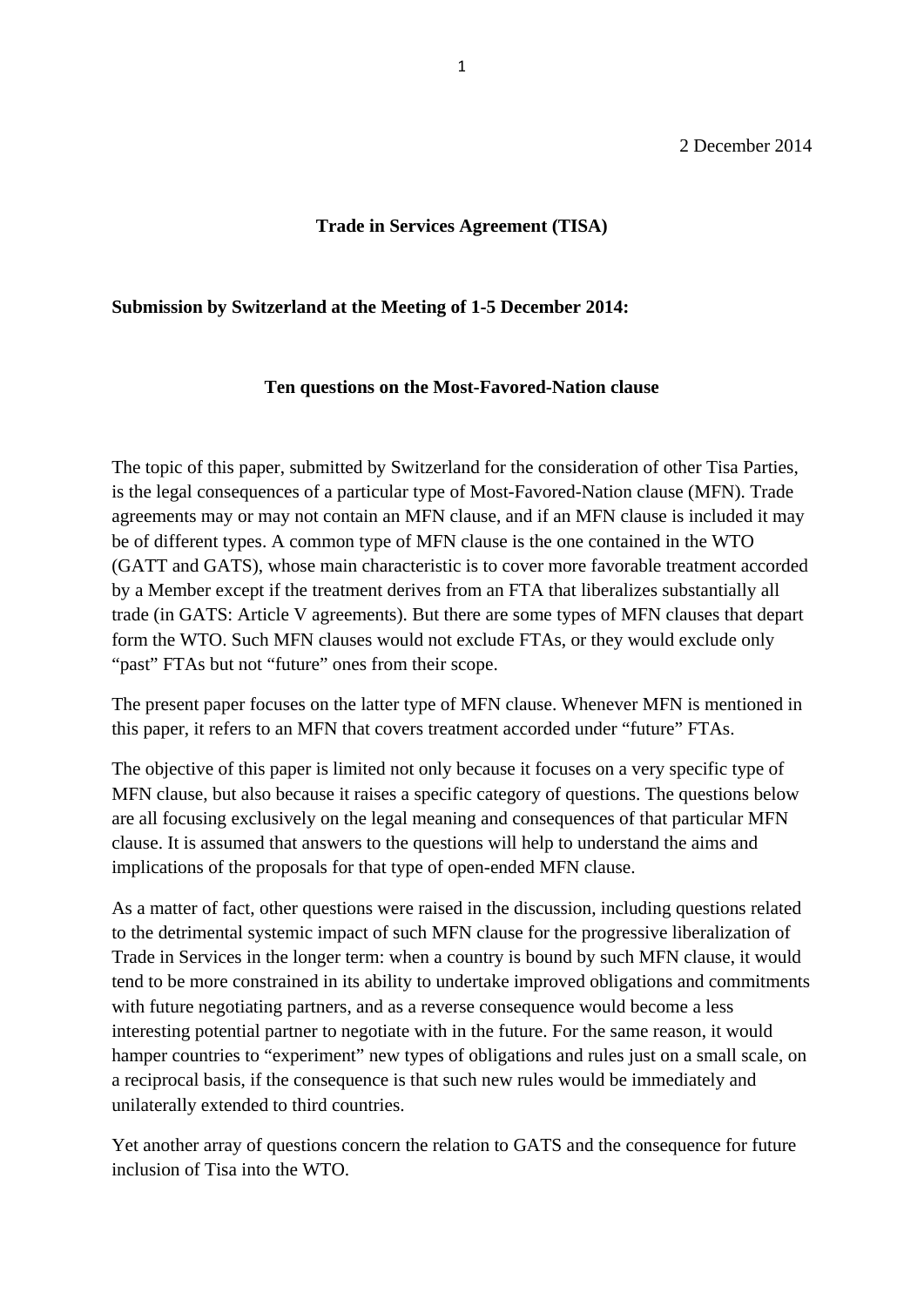### **Question 1: Future revisions and amendments of FTAs:**

FTAs are "living" institutions. Over time, they may be amended, and sometimes they may be modernized in depth during a revision process. In some cases, parties to an FTA concluded in the past may subsequently include a full Chapter on Trade in Services into that FTA.

What is the exact intention of the proposed MFN language in respect of future amendments or revisions of an FTA of a particular Tisa Party ("Party A") which was in force since before the conclusion of Tisa? Could other Tisa Parties claim to Party A to obtain the treatment of such FTA based on the argument that it was revised after Tisa, and thus it is a "future" one? Or would any FTA concluded before Tisa be outside the scope of the Tisa MFN in respect of all future revisions and amendments? Or would the answer differ according to whether the changes made in the FTA are considered to be modest improvements of the treatment accorded or, to the contrary, to constitute substantial improvements?

Or would the answer depend on the format and procedure of the revision, e.g. the revision would be covered by the Tisa MFN clause if it has the format of an act subject to formal ratification (e.g. exchange of instruments of ratification), but would not be covered if the improved treatment is incorporated in a Decision of the Joint Commission?

In general, would all Joint Commission Decisions containing improved treatment and taken after the entry into force of Tisa be covered by the Tisa MFN or none of them, or some of them?

As well, Services Chapters contain Annexes (or Sections, or parallel sectoral Chapters). Thus there may be, for example, a future FTA that contains a particular Annex that had not been included in Tisa negotiations. How would the Tisa MFN clause apply if a new sectoral Annex is added to a "past" FTA? Is it the idea of an MFN on future agreements to import such annexes' obligations into the Tisa? Would the proposed MFN exclude particular types of annexes that by their nature are not meant to be extended unilaterally, for example annexes on mutual recognition of qualification of service suppliers?

Of course, the most relevant case to clarify is the case where an FTA was concluded before Tisa without containing a Chapter on Trade in Services, and after Tisa such chapter in included into it. Would this "new" chapter but "old" FTA be covered by the Tisa MFN or not?

### **Question 2: Future Accessions to old FTAs:**

FTAs are not always concluded between only two countries. Some are between a country and a grouping of countries, or between two such groupings. Over time, such groupings' membership may expand. In such cases, a legal act is concluded between the new entrant and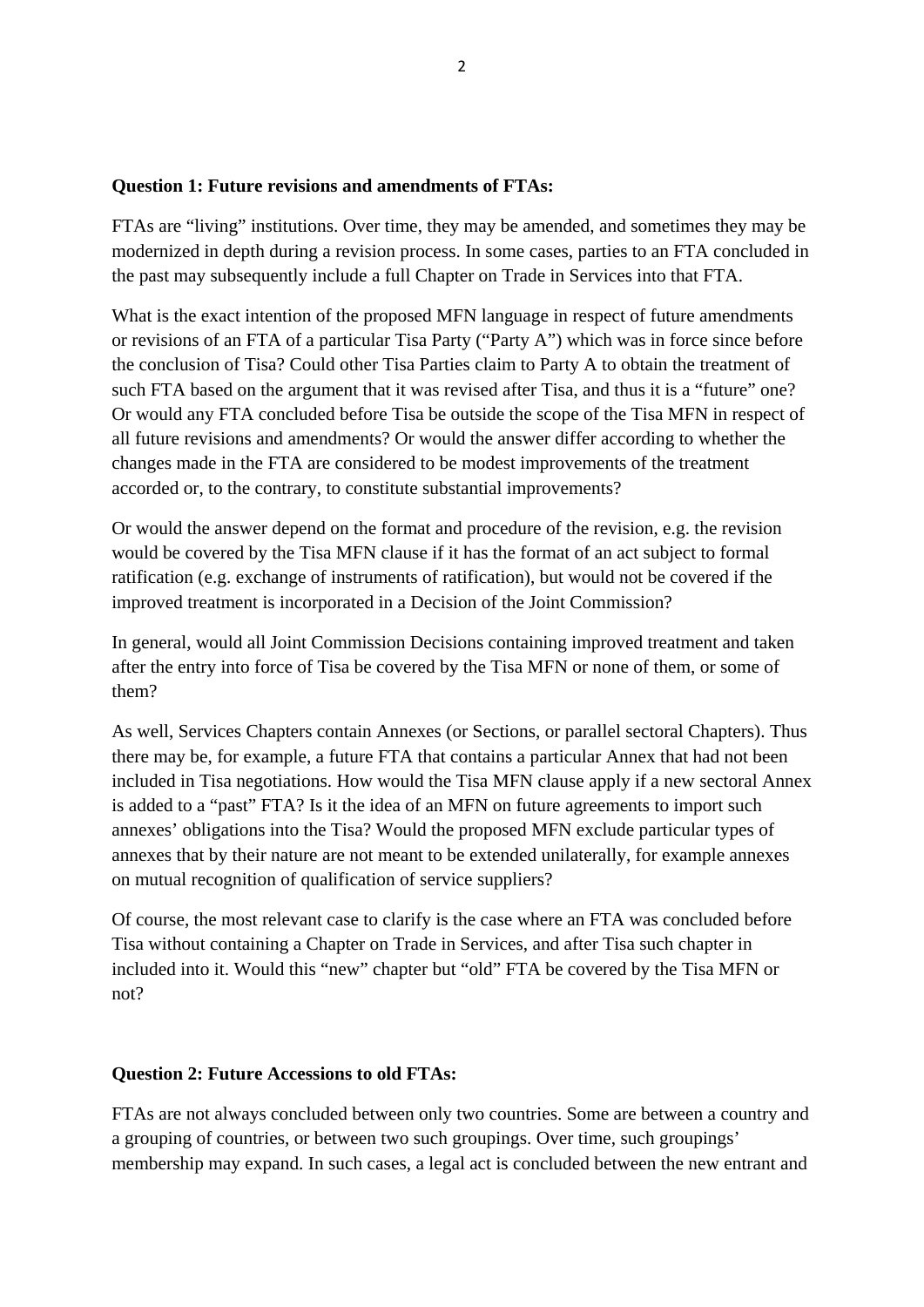the original members. The legal effect of such legal act is that original members take the obligation to grant to the new entrants all their obligations under the FTA, and the new entrant to undertake the commitments negotiated in the accession process. For the newly acceding country, it is clear that if it's a member of TISA, it will have to grant the commitments undertaken to all Tisa Parties.

But if Party A happen to be an original member of such FTA concluded before Tisa, would the MFN oblige it to grant to all Tisa Parties the commitments undertaken in that old FTA?

# **Question 3: Addition of new trade topics:**

FTAs are structured with several components. They contain several chapters, each being dedicated to a specific trade topic.

Would a future FTA that contains aside the Services Chapter also a chapter with Investment rules covering all sectors, in particular pre-establishment rules, be captured by the Tisa MFN obligation? If this is the case, what is the consequence for a provision like the "investor-state dispute settlement" (ISDS)? Clearly, a share of "investors" covered by an Investment chapter are also service suppliers. Thus, would ISDS be captured and "exported" into Tisa in favor of that class of entities?

Another Chapter that may be found in FTAs is about Government Procurement. In the same manner as an Investment Chapter, the benefits of a Government Procurement Chapter may accrue to "services" or to "service suppliers" according to the Tisa definitions thereof. The text of the proposed MFN obligation is very broad since it captures (any) "treatment to services and service suppliers".

The question is, if Party A concludes in the future an FTA containing a Government Procurement Chapter, would Party A be obliged to grant immediately and unconditionally the provisions of that Chapter to services and service suppliers of other Tisa Parties?

Obviously, Question 3 and Question 1, and to some extent question 2, share commonalities, because the answer may be on one of the two extreme (yes in all cases or not in all cases) or somewhere in between. If the answer is in between, it will be necessary to define exactly where the dividing line is, and to clarify all criteria used in the application of FTAs that have such clause to determine when the MFN applies and when it does not.

# **Question 4: "MFN treatment on an MFN":**

As explained in the *incipit*, FTAs may or may not contain an MFN. When they contain an MFN obligation, the MFN obligation may be WTO-conform (not covering Article V agreements) or may depart from the WTO model. In the latter case it may either cover all comprehensive trade agreements or cover only future agreements.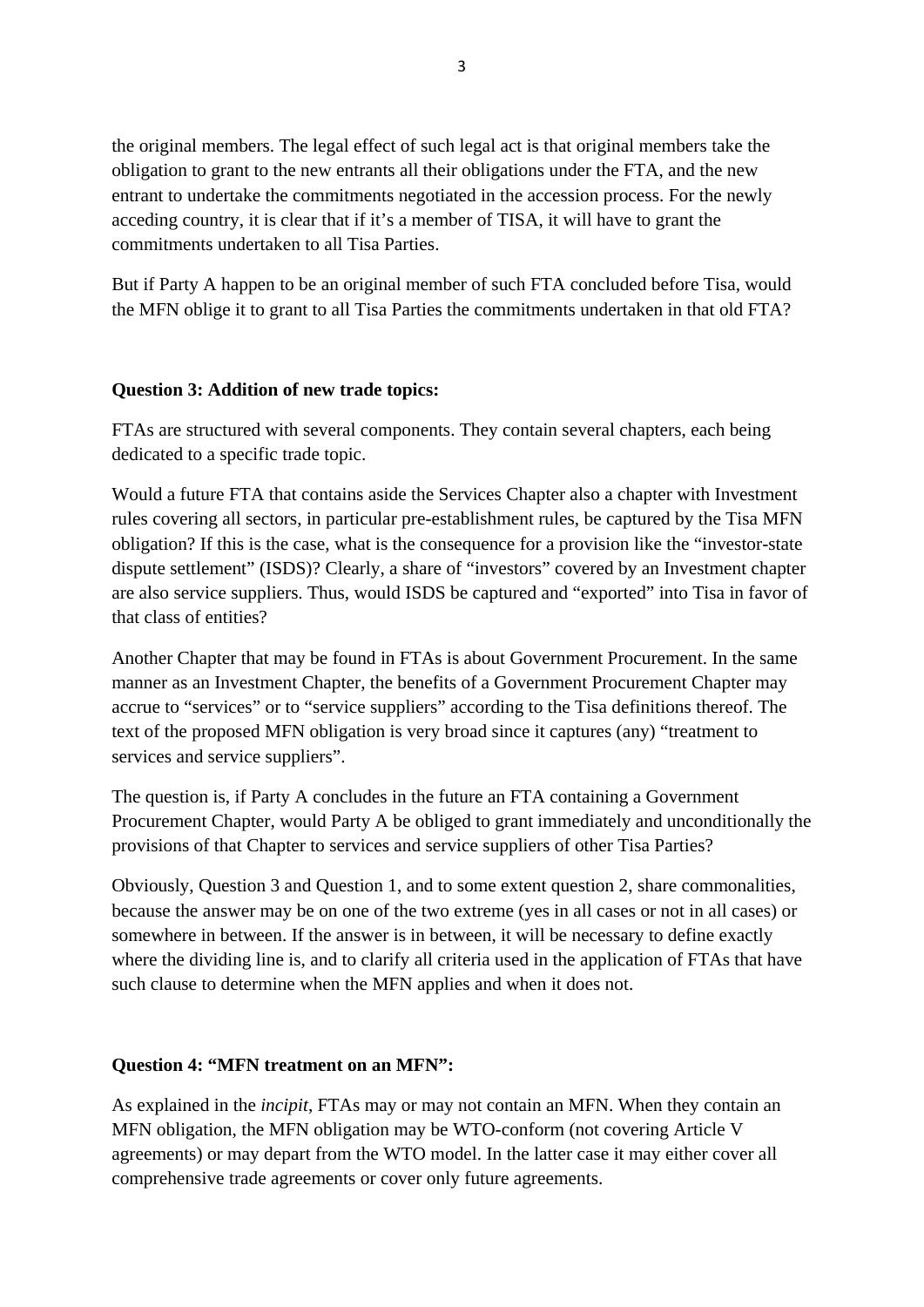Assuming the Tisa MFN would cover only future agreements and "Party A" concludes in the future an FTA that contains an MFN covering all agreements (past and future). What treatment could other Tisa Parties claim from Party A? Could they claim that Party A should extend to all Tisa Parties all the benefits contained in its past agreements? Or would it be argued that since the Tisa MFN (possibly) explicitly excludes past FTAs there is no way to claim past FTAs even to Party A?

### **Question 5: Two similar provisions with different scope:**

When parties negotiate an FTA an important objective it to determine an appropriate balance. The "appropriate balance" has to be determined at the level of the whole agreement or chapter. But an appropriate balance also needs to be determined in a single provision. Thus, the strength of the content of a particular provision of a Trade in Services Chapter often is calibrated to the scope of that very provision. For example, taking the typical example of "domestic regulation" type of provisions, a same kind of discipline may in a FTA apply to "all sectors" while it may in another FTA apply only to "committed sectors". Arguably, when the scope of application of that provision is extended to all sectors the parties may rebalance the provision by softening the provision itself.

Assuming that Tisa contains a given provision of that type that applies to all sectors (or to all subsectors covered by a particular sectoral annex), and is therefore rather weak, and at a future stage a Tisa Party ("Party A") concludes an FTA containing the same sort of provision but limited in scope to committed sectors and with a stronger language. What treatment could the other Tisa Parties, based on the Tisa MFN clause, claim from Party A? : (a) the stronger discipline in respect of the committed sectors and the weaker one in respect of all other sectors? (b) the stronger discipline of the FTA but applied to all sectors in accordance with the scope of the Tisa provision? Or (c) nothing at all because each discipline, seen globally, strikes its own internal balance and the two balances are different and cannot be directly compared in terms of which one is really the most favorable altogether?

The question is amplified when, over time, the number of future FTAs of "Party A" become high, and for this reason the same type of provision exists in a variety of alternative languages that may contain little pluses and little minuses. How would that affect the application of the Tisa MFN clause? Would that mean that "the" most favorable among all the existing alternatives has to be determined once and for all, and that one would be "imported" into Tisa? Or could individual other Tisa Parties continue to claim treatments, as they feel opportune, on the various alternatives. What happens if one Tisa party claims the treatment under a given FTA of Party A, and another Tisa Party – at the same time or later – claims the treatment under another FTA of Party A? Is there a sort of "fork in the road" that would bind all Tisa Parties, or not?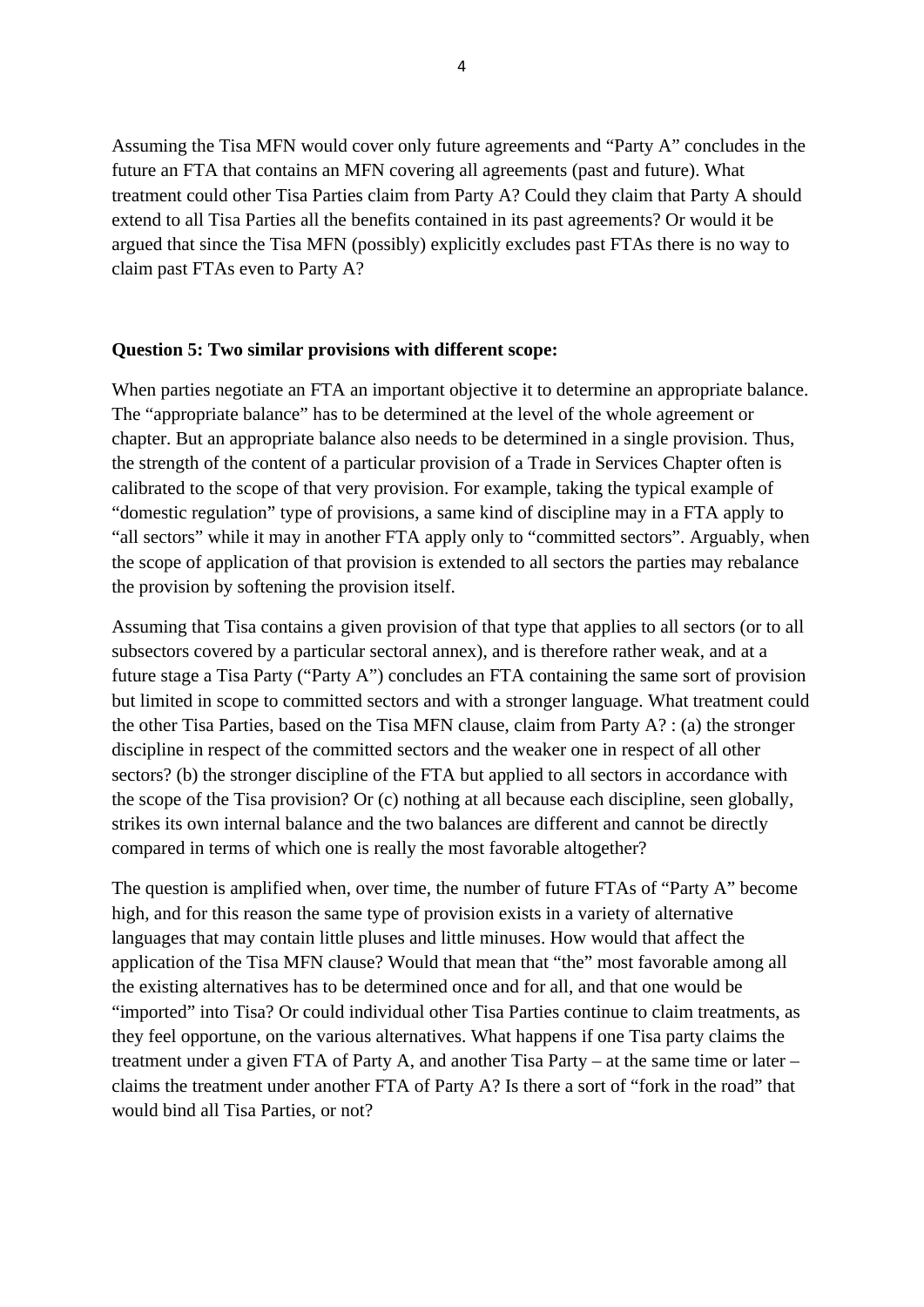Examples of provisions relevant to this question are typically Domestic Regulation types of disciplines (e.g. deadlines to process an application; obligation to provide information to services suppliers upon request; etc.).

## **Question 6: Meaning of "committed sectors":**

As said above, an obligation from a Services Chapter may contain a scope that is limited to committed sectors only. Assuming that a future FTA of Party A contains such obligation. What could other Tisa Parties claim from Party A on the basis of the Tisa MFN obligation? Two typical scenarios may occur. First, the future FTA adds new sectors compared to Tisa but does not subtract sectors. Then most probably Tisa Parties could claim the same treatment as provided by the obligation of the FTA and limited to those sectors that are committed in the FTA, not those of Tisa. Second, the future FTA adds but also subtracts sectors, subsectors or activities. Then, could other Tisa Parties claim to Party A to apply Tisa obligations to each added sector? Or would it be concluded that none of the two sets of sectors (Tisa and FTA) is globally bigger in size, or the FTA may even be a smaller set, and thus the balance is different but not "more favorable" and the Tisa MFN does not apply?

A complex situation arises if Party A has several bilateral FTAs with the said provision (or slight variations thereof), but the array of committed sectors is not identical in all FTAs.

This question is particularly relevant in relation to lists of sectors attached to commitments on Contractual Service Suppliers (CSS).

## **Question 7: Exception articles and similar clauses:**

In an agreement, reservations and so-called "carve-outs" appear to, in a sense, "lie above" other provisions to the extent that their purpose is to interact with substantial obligations of the agreement. Thus, a typical formulation of a carve-out such as "Nothing in this agreement shall prevent a Party to …" or "Notwithstanding any provision of this agreement …", then the terms "nothing" and "any" include of course the MFN obligation itself. It implies in particular that the MFN cannot be used to reduce the scope of the carve-out or reservations. As a consequence a lesser carve-out contained in a "future" FTA by "Party A" would not be importable by virtue of the MFN clause of the previous agreement given that it would be inconsistent with the broader carve-out of that agreement.

It would be interesting to know if there are any views diverging from the above explanations.

## **Question 8: Interaction between various provisions across the Treaty:**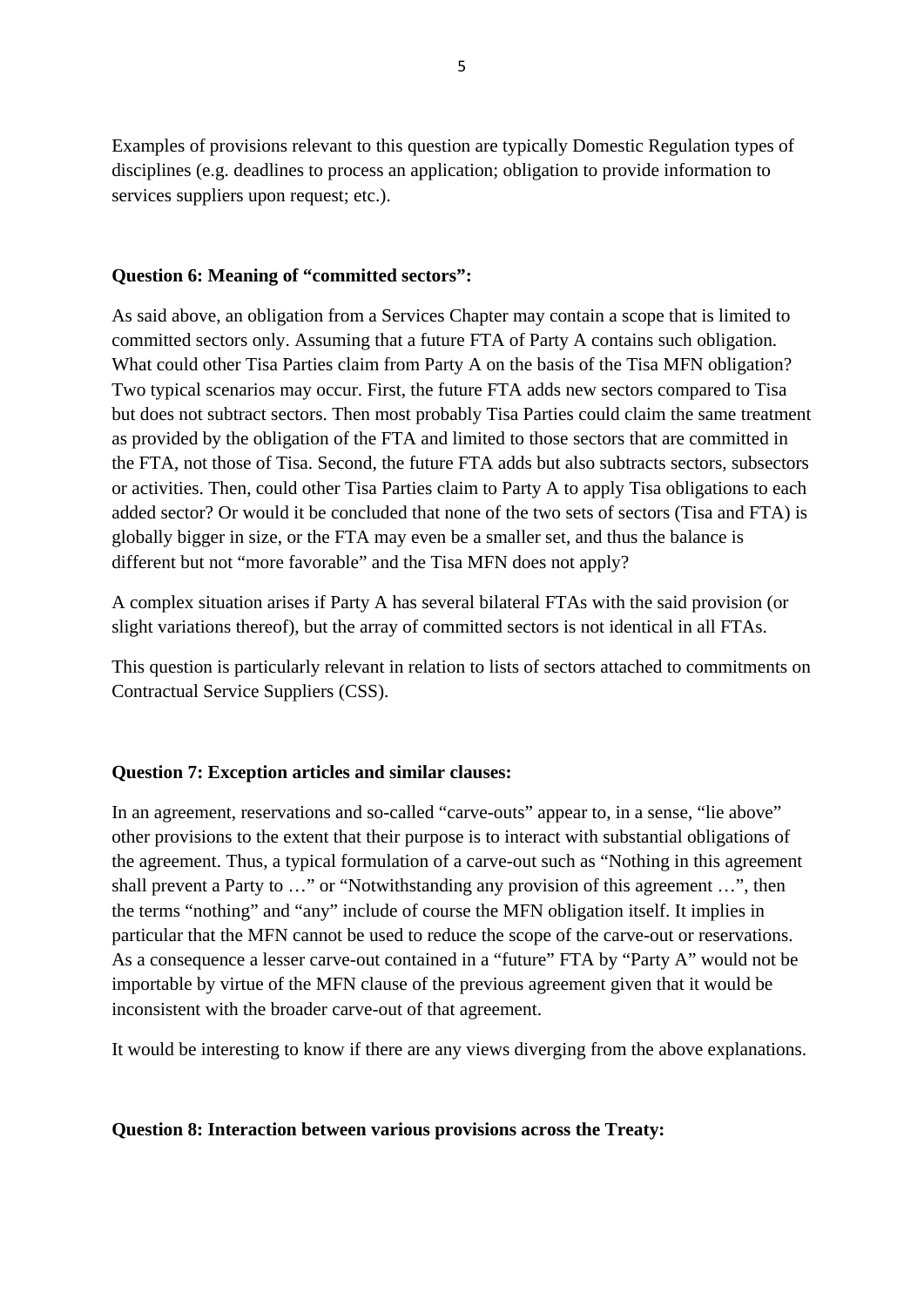As said earlier, agreements are always a matter of determining an appropriate balance. The same way that two elements of a particular provision may balance each other, also two or more provisions in an agreement may balance each other. A typical case are "exception" types of provisions and "carve-outs" versus substantial obligations. If an FTA concluded after Tisa contains a higher number of, or more permissive, exceptions then the parties to that FTA may feel more comfortable to agree on languages for substantial provisions that are more stringent.

Assuming that Tisa contains a limited number of exceptions with a limited level of permissivity, and "Party A" concludes in the future an FTA containing more exceptions or "carve-outs" and at the same time some obligations that are formulated in stronger terms than in Tisa. What treatment could other Tisa Parties claim from Party A by virtue of the Tisa MFN? The stronger level of obligation? The stronger level of obligation but conceding to Party A the right to apply the FTA exceptions unilaterally to all Tisa Parties? Nothing, on the ground that seen in its entirety it is not obvious that the treatment deriving from the FTA is better, in sum, than the treatment under Tisa? The same question applies if a future agreement contains a clause providing for measures such as "safeguard measures".

The conclusions of Question 7 above are also relevant here.

### **Question 9: Provisions ruling "new services":**

In trade treaties there are sometimes provisions relating to "new services" (either to ensure their inclusion, or to provide for exclusion). Thus, there is a likelihood that "future FTAs" may contain provisions on new services, and that the number of such FTAs will gradually increase over time. Such provisions may well in some cases be considered as more favorable than the Tisa and thus be "imported" into Tisa by the Tisa MFN clause. The question is thus, what would the concept of "new services" encompass if the original FTAs are scattered over the time-line and thus the importation of the corresponding "new services" are legally effective at successive points in time. For example, a Tisa Party's Schedule may contain a limitation on new services, and in the future that Party ("Party A") may conclude an FTA with a limitation formulated with exactly the same terms, but in between time a given service is no longer "new". Could another Tisa Party claim that Party A should no longer be able to apply its Tisa limitation to that service? If this were the case, it could render any wording on new services in schedules (and in treaty texts) ineffective, since they would in practice capture new services only during the time period between their first introduction in the market and the conclusion of Party A's next FTA.

### **Question 10: Definitions:**

Definitions play an important role in agreements. Often they do determine the breadth and depth of the agreement. So, a future FTA may be found to be more liberal already on the